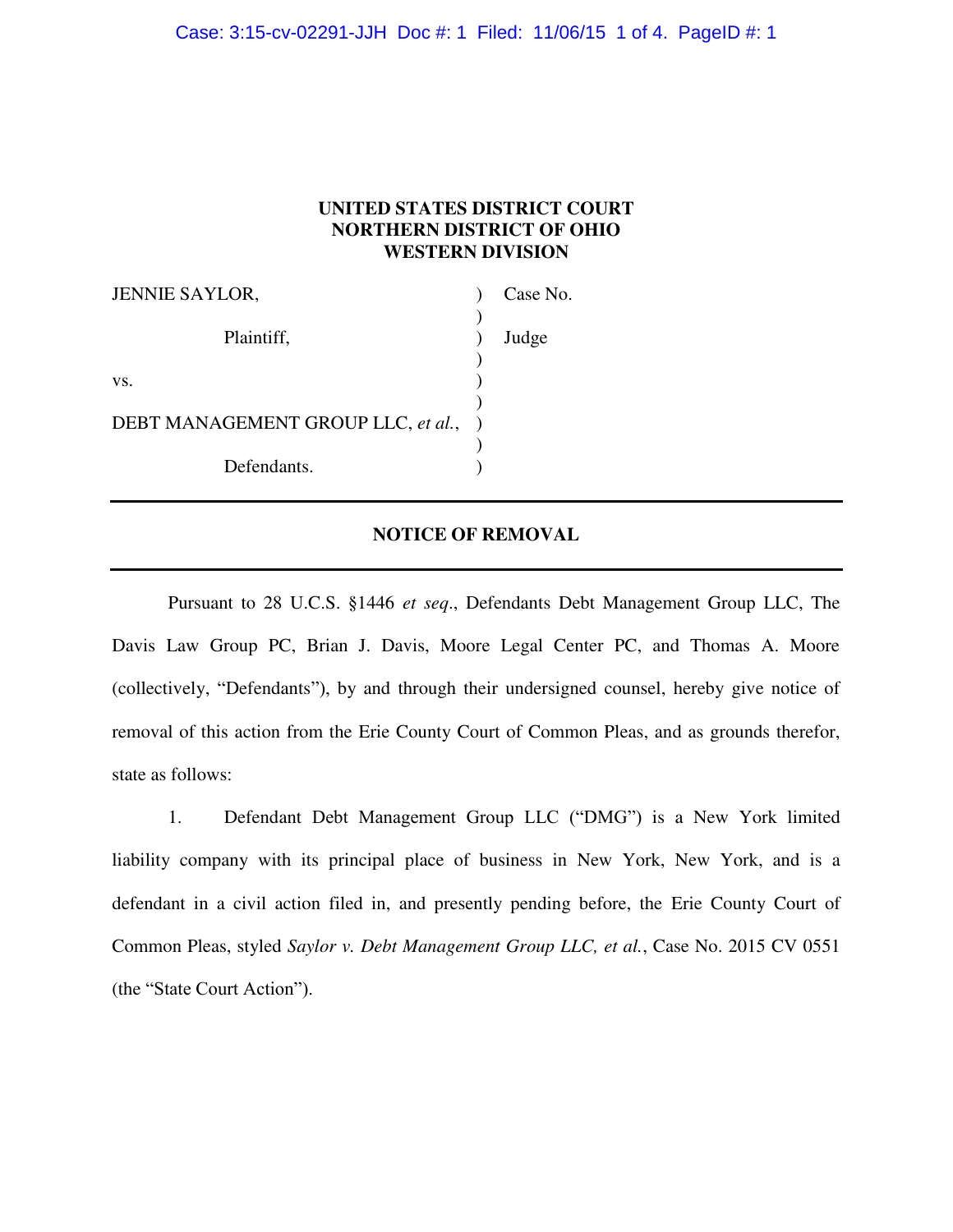### Case: 3:15-cv-02291-JJH Doc #: 1 Filed: 11/06/15 2 of 4. PageID #: 2

2. Defendant The Davis Law Group PC ("Davis Law") is a law firm with its principal place of business in Staten Island, New York, and is a defendant in the State Court Action.

3. Defendant Brian J. Davis ("Davis") is an individual residing in the state of New York, and is a defendant in the State Court Action.

4. Defendant Moore Legal Center PC ("Moore Legal") is a law firm with its principal place of business in Encinitas, California, and is a defendant in the State Court Action.

5. Defendant Thomas A. Moore ("Moore") is an individual residing in the state of California, and is a defendant in the State Court Action.

6. On September 3, 2015, the State Court Action was commenced by Plaintiff's filing of a Complaint against the Defendants.

7. Plaintiff's Complaint was delivered to Defendant Davis Law on October 9, 2015 by certified U.S. mail, and is the initial pleading setting forth the claims for relief upon which the State Court Action is based.

8. Pursuant to 28 U.S.C. § 1446(a), a copy of the Summons and Complaint, which constitute all process, pleadings, and orders served on Davis in the State Court Action are attached collectively as Exhibit A.

9. As required by 28 U.S.C. § 1446(b), this Notice of Removal has been filed within thirty (30) days after Davis Law's and Davis' receipt of Plaintiff's Complaint and removal has not been waived.

10. Plaintiff is, and was at the time the State Court Action was commenced, a citizen of the State of Ohio.

2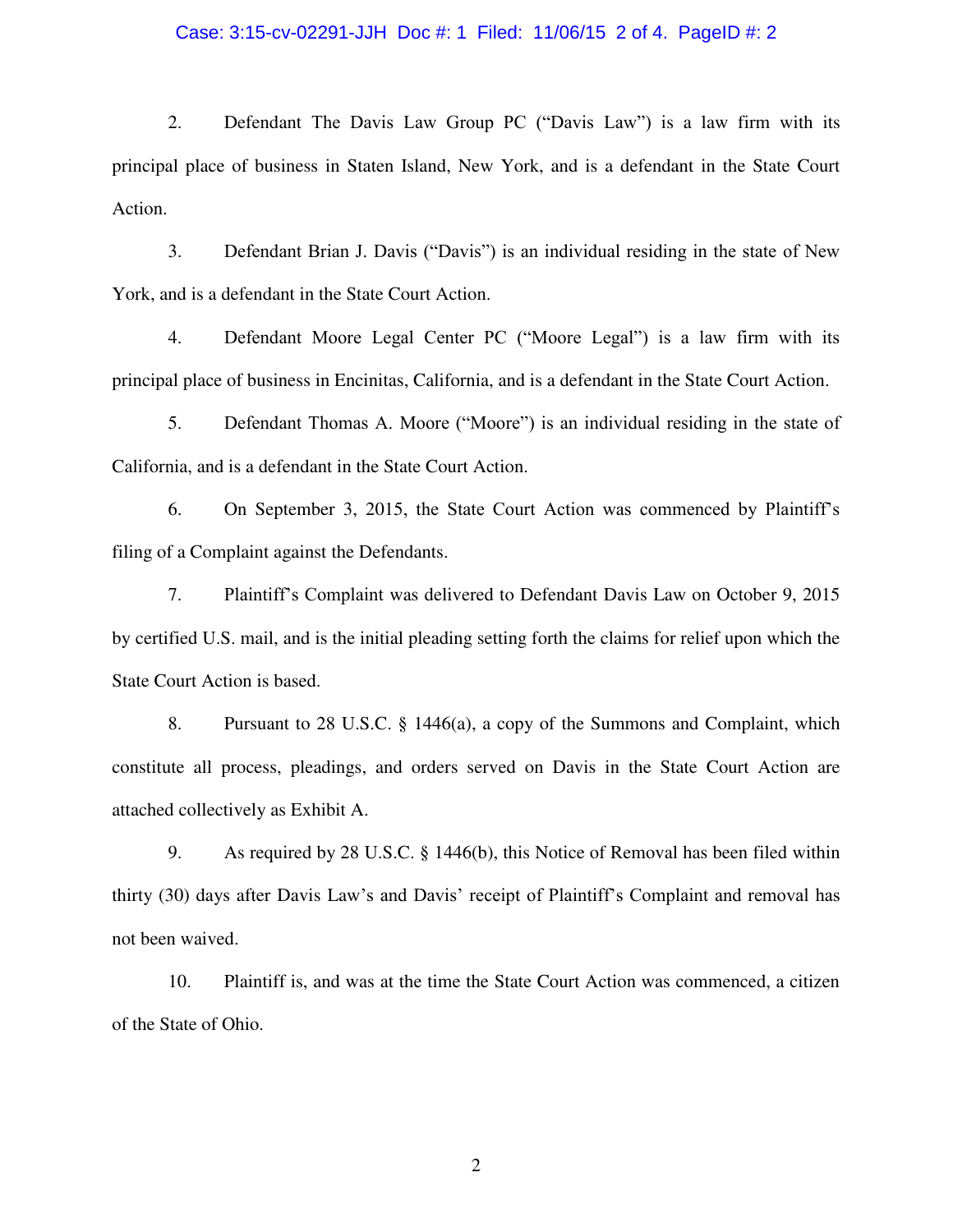#### Case: 3:15-cv-02291-JJH Doc #: 1 Filed: 11/06/15 3 of 4. PageID #: 3

11. Defendants DMG and Davis Law are, and were at the time the State Court Action was commenced, entities organized under New York law and having a principal place of business in the state of New York.

12. Defendant Davis is, and was at the time the State Court Action was commenced, a resident of the state of New York.

13. Defendant Moore Legal is, and was at the time the State Court Action was commenced, an entity organized under California law and having a principal place of business in the state of California.

14. Defendant Moore is, and was at the time the State Court Action was commenced, a resident of the state of California.

15. Accordingly, complete diversity of citizenship exists between the parties.

16. All of the Defendants consent to removal of the State Court Action.

17. Plaintiff's Complaint is based upon the allegation that the Defendants violated the Federal Credit Reporting Act, 15 U.S.C. § 1681a, *et seq*.

18. Based upon the foregoing, this Court has original federal question jurisdiction over this action pursuant to 28 U.S.C. § 1331.

 8. With the State Court Action pending in Erie County, Ohio, the Notice of Removal is to be filed in this court pursuant to 28 U.S.C. § 1446(a).

 9. A copy of this Notice of Removal is being filed with the Clerk of the Erie County Court of Common Pleas, and is being served upon counsel for Plaintiff, as required by 28 U.S. C.  $§$  1446(d).

 WHEREFORE, the Defendants respectfully request that this case proceed before this Court as an action properly removed.

3